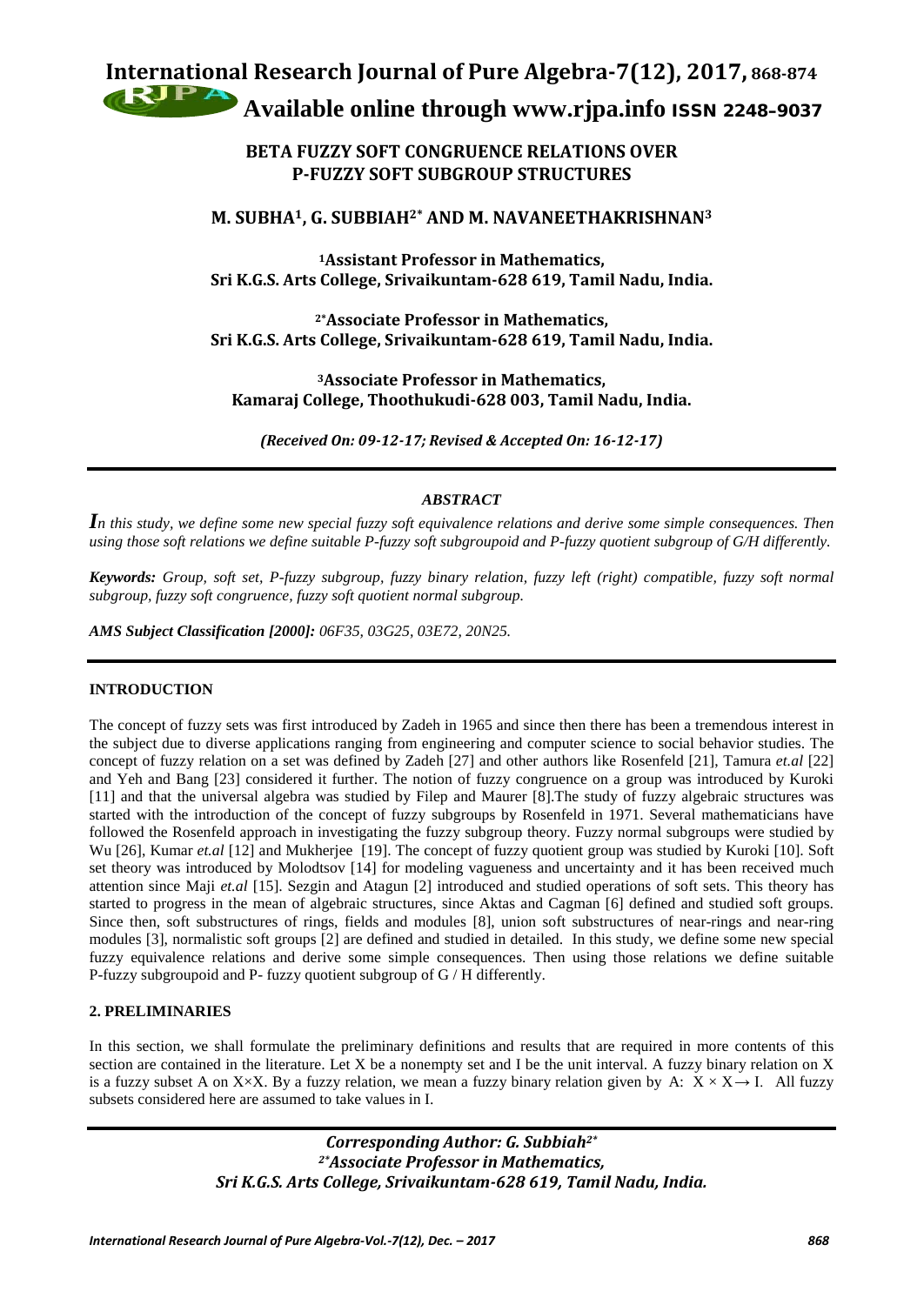#### *M. Subha<sup>1</sup> , G. Subbiah2\* and M. Navaneethakrishnan<sup>3</sup> / Beta Fuzzy Soft Congruence Relations OverP-Fuzzy Soft Subgroup Structures / IRJPA- 7(12), Dec.-2017.*

**2.1 Definition:** A soft set  $f_A$  over U is defined as  $f_A : E \to P(U)$  such that  $f_A(x) = \emptyset$  if  $x \notin A$ .

In other words, a soft set  $f_A$  over U is a parameterized family of subsets of the universe U. For all  $\varepsilon \in A$ ,  $f_A(\varepsilon)$  may be considered as the set of  $\varepsilon$ -approximate elements of the soft set  $f_A$ . A soft set  $f_A$  over U can be presented by the set of ordered pair

$$
f_A = \{ (x, f_A(x)) \mid x \in E, f_A(x) = P(U) \}
$$
 (1)

Clearly, a soft set is not a set. For illustration, Molodtsov consider several examples in [14].

If  $f_A$  is a soft set over U, then the image of  $f_A$  is defined by Im( $f_A$ ) = { $f_A(a)/a \in A$ }. The set of all soft sets over U will be denoted by S(U). Some of the operations of soft sets are listed as follows.

**2.2 Definition:** Let  $f_A, f_B \in S(U)$ . If  $f_A(x) \subseteq f_B(x)$ , for all  $x \in E$ , then  $f_A$  is called a soft subset of  $f_B$  and denoted by  $f_A \subseteq f_B$ .  $f_A$  and  $f_B$  are called soft equal, denoted by  $f_A = f_B$ , if and only if  $f_A \subseteq f_B$  and  $f_B \subseteq f_A$ .

**2.3 Definition:** Let  $f_A$ ,  $f_B \in S(U)$  and let  $\chi$  be a function from A to B. Then the soft anti-image of  $f_A$  under  $\chi$ , denoted by  $\chi(f_A)$  is a soft set over U defined by

$$
\chi^{-1}(f_B) = \begin{cases} \cap \{f_A(a)/a \in A, \chi(a) = b\}, & \text{if } \chi^{-1}(b) \neq \emptyset \\ 0, & \text{otherwise} \end{cases}
$$
 (2)

for all *b*∈B and the soft pre-image of  $f_B$  under  $\chi$ , denoted by  $\chi^{-1}$ <sub>fB</sub>, is a soft set over U defined by

 $\chi^{-1}_{f_B}(a) = f_B(\chi(a))$ , for all  $a \in A$ .

Note that the concept of level sets in the fuzzy set theory, Cagman *et.al* [6] initiated the concept of lower inclusions soft sets which serves as a bridge between soft sets and crisp sets.

**2.4 Definition:** (i) A fuzzy soft relation A on X is said to be reflexive if  $A(x, x) = 1$  for all  $x \in X$  and said to be symmetric if A (x, y) = A(y, x) for all x, y in X (ii) If  $A_1$  and  $A_2$  are two soft relations on X, then their max- product composition denoted by  $A_1 \circ A_2$  is defined as  $A_1 \circ A_2$  (x, y) = max { $A_1(x, z)$ ,  $A_2(z, y)$ } (iii) If  $A_1 = A_2 = A$  and  $A^{\circ} A \leq A$ , then the fuzzy soft relation A is called transitive.

**2.5 Definition:** A fuzzy binary soft relation A in X is called similarity soft relation if A is reflexive, symmetric and transitive.

**Example:** Let  $G = \{1, \omega, \omega^2\}$  be the group with respect to the usual multiplication, where  $\omega$  denotes the cube root of unity. Define  $\lambda$ ,  $\mu$  : G  $\rightarrow$  [0,1] by  $\lambda(x) = 1$  if x =1; 0.6 if x =  $\omega$ ; 0.5 if x =  $\omega^2$  and  $\mu$  (x) = 0.5 if x =1; 0.4 if x =  $\omega$ ; 0.3 if  $x = \omega^2$ . It can be found that for every  $x \in G$ ,  $R_{\mu \cap \lambda}(x, x) = (\mu \cap \lambda)(xx^{-1}) = (\mu \cap \lambda)(1) = 0.5$ . Hence  $R_{\mu \cap \lambda}$  is not reflexive and not a similarity soft relation on the group G.

**2.6 Definition:** Let S be a semi group. A fuzzy binary soft relation A on S is called fuzzy left (right) compatible if and only if  $A(x, y)$  ≤ A (tx, ty) for all x, y, t ∈ S and  $A(x, y)$  ≤  $A(x, y)$  for all x, y, t ∈ S.

**2.7 Definition:** A fuzzy binary soft relation A on a semi group S is called fuzzy compatible if and only if  $min{A(a, b), A(c, d)} \leq A(ac, bd)$  for all a, b, c,  $d \in S$ .

**2.8 Definition:** Fuzzy compatible similarity soft relation on a semi group S is called fuzzy soft congruence.

**2.9 Definition:** A mapping  $\mu$ :  $X \rightarrow [0, 1]$ , where X is an arbitrary non-empty set is called a fuzzy set in X.

**2.10 <b>Definition:** Let G be any group. A mapping  $\mu$ : G $\rightarrow$  [0, 1] is a fuzzy group if (FG1)  $\mu$  (xy)  $\geq$  min { $\mu$ (x),  $\mu$ (y)} (FG2)  $\mu(x^{-1}) = \mu(x)$  for all  $x, y \in G$ .

**Example:** Let Z be the additive group of all integers. For any integer n, nZ denote the set of all integers multiplies of n.  $(i,e)$  n Z = {0,  $\pm$  n,  $\pm$ 2n,  $\pm$ 3n,.....}.

we have  $Z > 2Z > 4Z > 8Z > 16Z$ . Define  $\mu : Z \rightarrow [0,1]$  by  $\mu(x) = 1$  if  $x \in 16Z$ ; = 0.7 if  $x \in 8Z$  -16Z; = 0.5 if  $x \in 4Z-8Z$ ; = 0.2 if  $x \in 2Z-4Z$ ; = 0 if  $x \in Z-2Z$ . It can be easily verified that  $\mu$  is Fuzzy group of Z.

**2.11 Definition:** Let P and G be a set and a group respectively. A mapping  $\mu$  :  $G \times P \rightarrow [0,1]$  is called P – fuzzy soft set in G . For any P- fuzzy soft set  $\mu$  in G and  $t \in [0, 1]$ , we define the set  $U(\mu; t) = \{x \in G / \mu(x, p) \ge t, p \in P\}$  which is called an upper cut of  $\mu$  and it can be used to the characterization of  $\mu$ .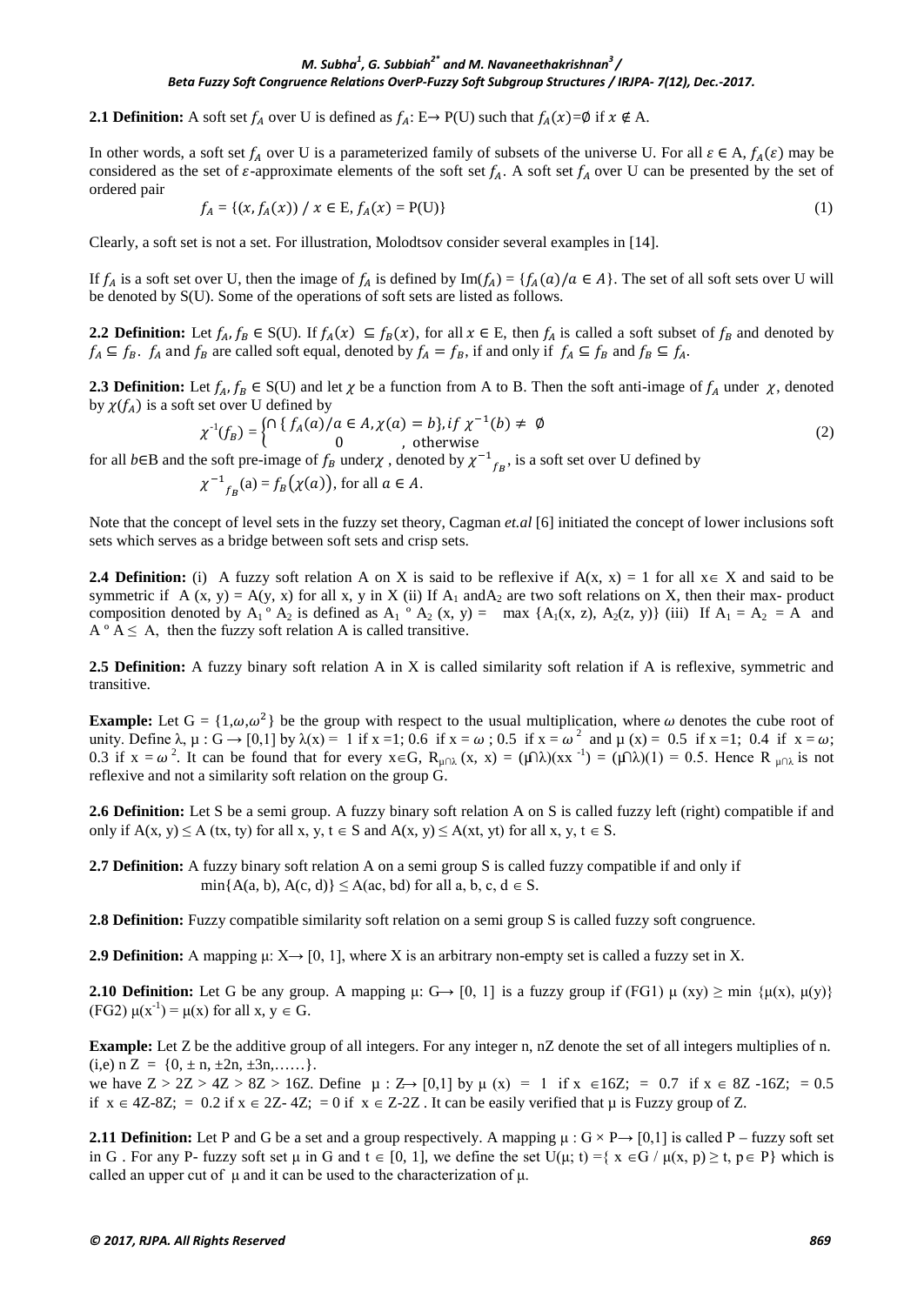#### *M. Subha<sup>1</sup> , G. Subbiah2\* and M. Navaneethakrishnan<sup>3</sup> / Beta Fuzzy Soft Congruence Relations OverP-Fuzzy Soft Subgroup Structures / IRJPA- 7(12), Dec.-2017.*

**2.12 Definition:** A P- fuzzy set A is called a P- fuzzy soft group of G if  $(PFSG1) A(xy, p) \ge \min \{A(x, p), A(y, p)\}$   $(PFSG2) A(x^{-1}, p) \ge A(x, p)$   $(PFSG3) A(e, p) = 1$  for all x,  $y \in G$  and  $p \in P$ .

**Example:** Let  $G = \{a, b, c, d\}$  be a set with  $+$  operations as follows. Then  $(G,+)$  is a group. Let P= {0,1,2,3,4} and let A be P- fuzzy soft set in R defined by  $\mu_A(a,0) = \mu_A(a,1) = \mu_A(a,2)$  =  $\mu_A(a,3) = \mu_A(a,4) = 1$ ,  $\mu_A(b,0) = \mu_A(b,1) = \mu_A(b,2) = \mu_A(b,3) = \mu_A(b,4) = 2/3,$ 

 $\mu_A(c, 0) = \mu_A(c, 1) = \mu_A(c, 2) = \mu_A(c, 3) = \mu_A(c, 4) = 1/3$ 

 $\mu_A(d,0) = \mu_A(d,1) = \mu_A(d,2) = \mu_A(d,3) = \mu_A(d,4) = 1/3$ . We can check that A is P- fuzzy soft group of R.

| $^{+}$         | A           | b           | $\mathbf c$ | d            |
|----------------|-------------|-------------|-------------|--------------|
| A              | A           | b           | $\mathbf c$ | d            |
| $\bf{B}$       | B           | a           | d           | $\mathbf{C}$ |
| $\overline{C}$ | $\mathsf C$ | d           | b           | a            |
| $\mathbf D$    | D           | $\mathbf c$ | a           | b            |

**2.13 Definition:** A P- fuzzy soft subgroup  $A_H$  of G is called a P- fuzzy soft normal subgroup of G if  $A_H$ (xy, p) =  $A_H$ (yx, p) for all x, y  $\in$ G and p  $\in$  P.

#### **3. β<sup>p</sup> – FUZZY RELATION AND FUZZY CONGRUENCE**

In this section, we shall define some special fuzzy soft relation and give some its results. We need to define a special soft relation  $\beta_p$  as follows.

**3.1 Definition:** Let G be a group with identity e and  $A_H$  be a P-fuzzy soft subgroup of G. A fuzzy soft relation  $\beta_p$  can be defined on G by  $\beta_p(a, b) = \min \{A_H(a, p), A_H(b, p)\}$  if  $(a, p) \neq (b, p) = A_H(e, p)$  if  $(a, p) = (b, p)$ . Now we can show some properties of  $β_p$ .

The following propositions are proved based on the definition 3.1.

**3.2 Proposition:** Let G be a group with identity e and  $A_H$  be a P- fuzzy soft subgroup of a group G. Then the soft relation  $β<sub>p</sub>$  defined on G is P-similarity soft relation on G.

**Proof:**  $\beta_p$  is reflexive, for each  $a \in G$  and  $p \in P$ ,  $\beta_p(a, a) = A_H(e, p) = 1$ ,  $B_p$  is symmetric.  $B_p(a, b) = min \{A_H(a, p), A_H(b, p)\}$  $=$  min {A<sub>H</sub>(b, p), A<sub>H</sub>(a, p)}  $= \beta_p(b, a)$ , for a,  $b \in G$ .  $B_p$  is transitive.  $B_p^o$ β<sub>p</sub>(a, c) = max { β<sub>p</sub>(a, b), β<sub>p</sub>(b, c)}<br>  $b \in G$ = max { $\min\{A_H(a, p), A_H(b, p)\}$ ,  $\min\{A_H(b, p), A_H(c, p)\}$ }<br>  $b \in G$ ≤ {max {min{ A<sub>H</sub>(a, p), A<sub>H</sub>(b, p)} }, max {min{ A<sub>H</sub>(b, p), A<sub>H</sub>(c, p)} } }<br>  $b \in G$  $\leq \{ \max \{ A_H(a, p) \}, \max \{ A_H(c, p) \} \}$  $b \in G$   $b \in G$  $= A_H(a, p)A_H(c, p) \le \min \{A_H(a, p), A_H(c, p)\}$  $= \beta_p(a, c)$ , for all  $a, c \in G$ .

Therefore  $\beta_p$  is a P- similarity soft relation.

**3.3 Corollary:**  $\beta_{p}(x^{-1}, y^{-1}) = \beta_{p}(x, y)$  for all  $x, y \in G, p \in P$ .

**Proof:** 
$$
A_H
$$
 is P- fuzzy soft subgroup of G. It gives that  $B_p(x^{-1}, y^{-1}) = \min\{A_H(x^{-1}, p), A_H(y^{-1}, p)\} = \min\{A_H(x, p), A_H(y, p)\} = \beta_p(x, y).$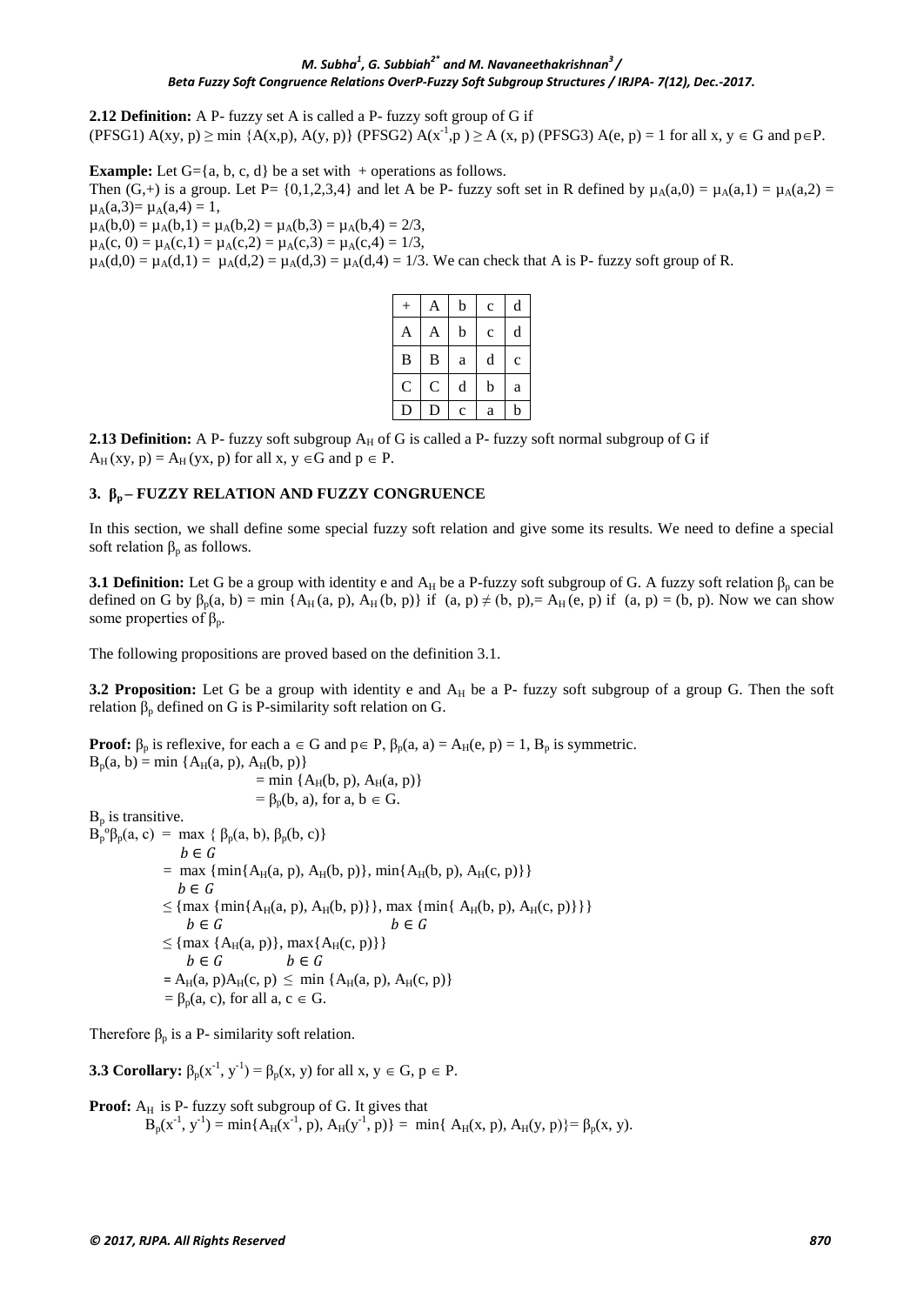**3.4 Proposition:** The fuzzy soft relation  $\beta_p$  defined on G is P- fuzzy compatible.

**Proof:** By using the definition of P- fuzzy compatible and the definition of  $\beta_p$  $B_p(ac, bd) = min{A_H(ac, p), A_H(bd, p)}$  $\geq$  min{min{A<sub>H</sub>(a, p), A<sub>H</sub>(c, p)}, min{A<sub>H</sub>(b, p), A<sub>H</sub>(d, p)}}

- $=$  min{min{A<sub>H</sub>(a, p), A<sub>H</sub>(b, p), A<sub>H</sub>(c, p), A<sub>H</sub>(d, p)}}
- $=$  min{min{A<sub>H</sub>(a, p), A<sub>H</sub>(b, p)}, min{A<sub>H</sub>(c, p), A<sub>H</sub>(d, p)}}
- = min { $\beta_p(a, b)$ ,  $\beta_p(c, d)$ }. This completes the proof.

**3.5 Proposition:** The fuzzy soft relation  $\beta_p$  defined on G is a P- fuzzy soft congruence.

**Proof:**  $β_p$  is P- fuzzy compatible is proved in Proposition (3.4). Therefore  $β_p$  is a P- fuzzy soft congruence.

**3.6 Definition:** If P- fuzzy soft set is P-fuzzy soft subgroup of G / H, then it is called P-fuzzy soft quotient subgroup. Similarly, if it is P- fuzzy soft normal subgroup of  $G/H$ , then it is called P- fuzzy soft quotient normal subgroup.

By using the P- fuzzy congruence  $\beta_p$ , we define a special function N as follows.

**3.7 Definition:** Let G be group and  $A_H$  be P-fuzzy soft normal subgroup of G. N: G / H  $\times$  P  $\rightarrow$  [0, 1] can be defined by N (xH, p) =  $\beta_n$ (x, h) for all h i H and  $p \in P$ 

Now some algebraic properties of N are investigated.

**3.8 Proposition:** The defined fuzzy set N is a P- fuzzy soft quotient subgroup of G / H.

**Proof:** We have to show that, N is a P-fuzzy soft subgroup of G / H. A<sub>H</sub> is P- fuzzy soft subgroup of G. Using this, for every xH, yH  $\in$  G / H, we get

N (xHyH, p) =  $\beta_p(xy, h) = min\{A_H(xy, p), A_H(h, p)\}$  $= A_H(xy, p)$  $\geq$  min  $\{A_H(x, p), A_H(y, p)\}$  $=$  min { min{ A<sub>H</sub>(x, p), A<sub>H</sub>(h, p)}, min{ A<sub>H</sub>(y, p), A<sub>H</sub>(h, p)}} = min { $\beta_p(x, h)$ ,  $\beta_p(y, h)$ }  $=$  min {N(xH, p), N(yH, p)}.

and  $N(x^{-1}H, p) = \beta_p(x^{-1}, h)$  $=$  min{A<sub>H</sub>(x<sup>-1</sup>, p), A<sub>H</sub>(h, p)}  $\geq$  min{A<sub>H</sub>(x, p), A<sub>H</sub>(h, p)}  $= \beta_p(x, h)$  $= N$  (xH, p). Thus N is a P- fuzzy soft quotient subgroup of G / H.

**3.9 Proposition:** The defined fuzzy soft set N is a P- fuzzy soft quotient normal subgroup of G / H.

**Proof:** Here we have to prove that, N is a P- fuzzy soft normal subgroup of  $G / H$ . Since  $A_H$  is P- fuzzy soft normal subgroup of G, it gives that

 $N(xHyH, p) = \beta_{p}(xy, h) = min \{A_H(xy, p), A_H(h, p)\}$  $\geq$  min ${A_H(yx, p), A_H(h, p)}$  $= \beta_p(yx, p)$  $= N(yHxH, p)$ . Hence N is a P- fuzzy soft normal subgroup of G / H.

**3.10 Proposition:** If N is a P- fuzzy soft quotient subgroupoid of finite group G / H, then N is P-fuzzy soft subgroup.

**Proof**: Let  $xH \in G/H$ . Since  $G/H$  is finite,  $xH$  has finite order, say r. Then  $(xH)^r = x^rH = H$ , where H is identity of G/H. Thus  $(xH)^{-1} = x^{-1}H = x^{r-1}H$ . Now using the definition of P- fuzzy soft subgroupoid repeatedly, it follows that  $N(x^{-1}H, p) = N(x^{r-1}H, p) = \beta_p(x^{r-1}, h)$  $=$  min{A<sub>H</sub>( $\bar{x}$ <sup>r-2</sup>x, p), A<sub>H</sub>(h, p)}  $= A_H(x^{r-2}x, p)$  $\geq$  min {A<sub>H</sub>( $x^{r-2}$ ,p), A<sub>H</sub>( $x$ ,p)}  $\geq$  A<sub>H</sub>(x,p)  $= min{A_H(x, p), A_H(h, p)}$ =  $\beta_p(x, h) = N(xH, p)$ .

Interchanging xH with  $x^{-1}H$ , then  $N(xH, p) \ge N(x^{-1}H, p)$ . Hence N is a P- fuzzy soft quotient subgroup.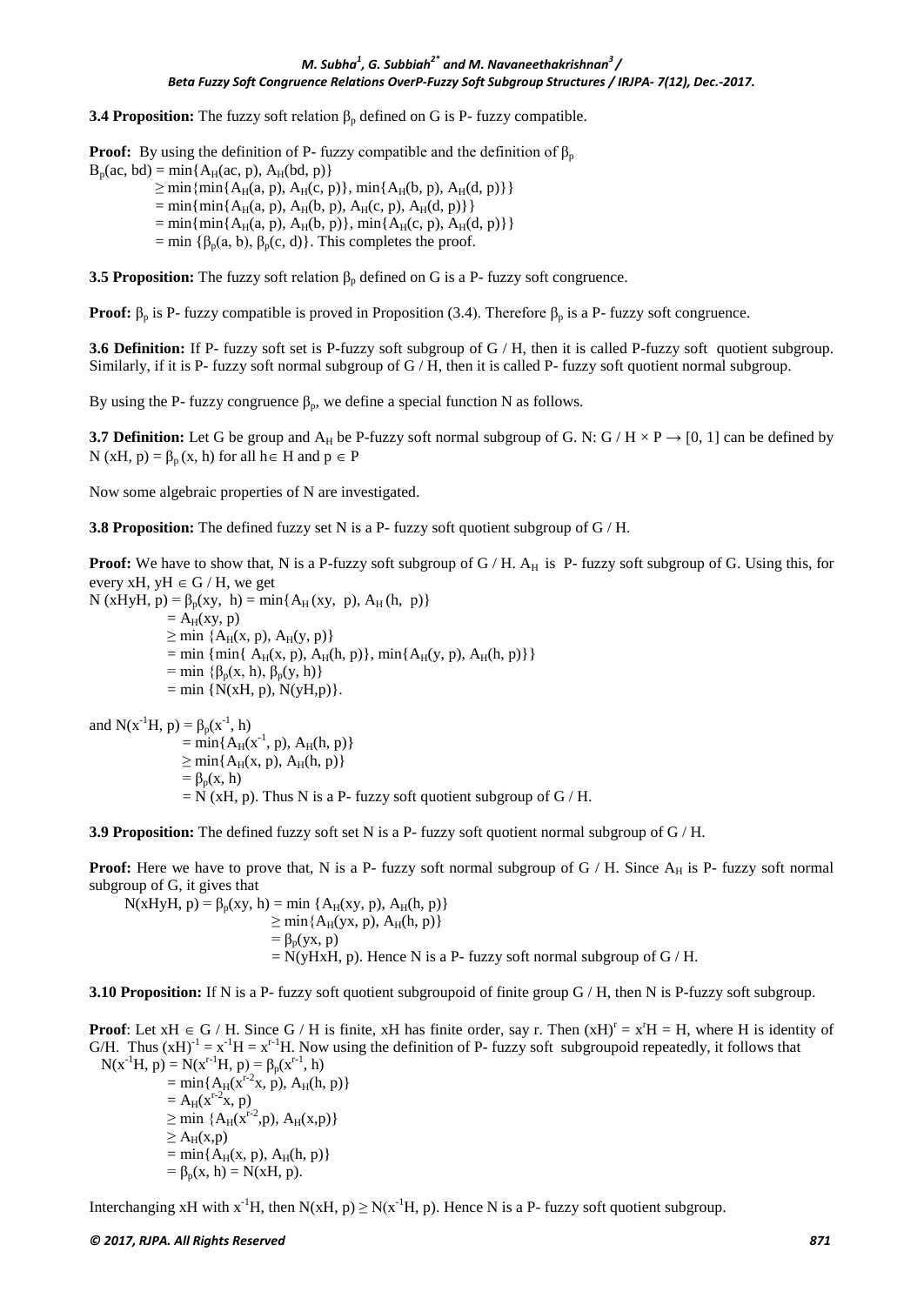**3.11 Proposition:** Let N be a P- fuzzy soft quotient subgroup of a group  $G/H$  and let  $xH \in G/H$ . Then  $N(xHyH, p) = N(yH, p)$ , for all yH  $\in$  G / H if and only if  $N(xH, p) = N(H, p)$ .

**Proof:** Suppose that N(xHyH, p) = N(yH, p) for all yH∈G/H. Then by choosing yH = H, we obtain N(xH, p) = N(H, p).

Conversely, suppose that N (xH, p) = N(H, p). Since N is a P- fuzzy soft subgroup of G / H and  $A_H$  be P- fuzzy soft subgroup of G, it implies that

 $N(xHyH, p) \ge \min\{N(xH, p), N(yH, p)\}\$  $=$  min {N(H, p), N(yH, p)}  $=$  min{ $\beta_p(e, h)$ ,  $\beta_p(y, h)$ }  $=$  min{ min{ N<sub>H</sub>(h, p)}, min{N<sub>H</sub>(y, p), N<sub>H</sub>(h, p)}}  $=$  min{N<sub>H</sub>(h, p),N<sub>H</sub>(y, p)} =  $\beta_p(y, h) = N(yH, p)$ .

Interchanging xHyH with yH, we get  $N(yH, p) \ge N(xHyH, p)$ .

Therefore  $N(xHyH, p) = N(yH, p)$ .

**3.12 Proposition:** Let N and R be two P- fuzzy soft quotient normal subgroups of G / H. Then N  $\cap$  R is also P-fuzzy soft quotient normal subgroup of G / H.

**Proof:** For every xH, yH  $\in$  G / H and  $p \in$  P, the observation is that  $N \cap R$  (xHyH, p) = min{N(xHyH, p), R(xHyH, p)}  $\geq$  min{min{N(xH, p), N(yH, p)}, min{R(xH, p), R(yH, p)}}  $= \min{\{min\{N(xH, p), R(xH, p)\}, \min\{N(yH, p), R(yH, p)\}\}}$  $=$  min{N∩R(xH, p), N ∩ R(yH, p)} and  $N \cap R(x^{-1}H, p) = min\{N(x^{-1}H, p), R(x^{-1}H, p)\}$  $=$  min $\{N(xH, p), R(xH, p)\}$  $\leq N \cap R$  (xH, p).

Interchanging now xH with x<sup>-1</sup>H, it makes that N ∩ R (xH, p)  $\leq N \cap R$  (x<sup>-1</sup>H, p).

Hence N  $\cap$  R is a P-fuzzy soft subgroup of G / H.  $N \cap R(xHyH, p) = min\{N(xHyH, p), R(xHyH, p)\}$  $=$  min{N(yHxH, p), R(yHxH, p)}  $\leq N \cap R$  (yHxH, p). Hence N  $\cap R$  is a P- fuzzy soft quotient normal subgroup of G / H.

By using, P-fuzzy soft quotient normal subgroup of N, we define P- fuzzy soft relation  $\mu_N$  is as follows.

**3.13 Definition**: For all (xH, yH)  $\in$  G / H  $\times$  G / H, the P-fuzzy soft relation  $\mu_N$  on G / H is defined by  $\mu_N(xH, yH) = N(xHy^{-1}H, p)$  where  $p \in P$ .

**3.14 Proposition:** The P-fuzzy soft relation  $\mu_N$  is a P-fuzzy congruence on G / H.

**Proof:** Let xH, yH be any two elements of  $G/H$ . Then  $\mu_N$  is fuzzy reflexive, since  $\mu_N(xH, xH) = N(xHx^{-1}H, p) = N(H, p) = 1$ .  $\mu_N$  is a fuzzy symmetric, since  $\mu_N(xH, yH) = N(xHy<sup>-1</sup>H, p)$  $= N((yx^{-1})^{-1}H, p)$  $= N(yx^{-1}H, p)$  $= N(yHx^{-1}H, p)$  $= \mu_N(yH, xH).$ 

Let xH, yH be any two elements of  $G/H$  and  $N_H$  be P- fuzzy soft normal subgroup of G. Then  $N_H$  is P-fuzzy transitive, since

```
\mu_N^{\circ} \mu_N(xH, yH) = \max \{ \mu_N(xH, zH), \mu_N(zH, yH) \}= max {N(xHz<sup>-1</sup>H, p), N(zHy<sup>-1</sup>H, p)}
              = max {N(xz<sup>-1</sup>H, p), N(zy<sup>-1</sup>H, p)}
              = max {\beta_p(xz^{-1}, h), \beta_p(zy^{-1}, h)}
              = max{min{ N<sub>H</sub>(xz<sup>-1</sup>, p), N<sub>H</sub>(h, p)}, min{N<sub>H</sub>(zy<sup>-1</sup>, p), N<sub>H</sub>(h, p)}}
              \leq max {min{min{N<sub>H</sub>(xz<sup>-1</sup>,p), N<sub>H</sub>(zy<sup>-1</sup>, p), N<sub>H</sub>(h, p)}}}
              \leq max {min{ N<sub>H</sub>(xy<sup>-1</sup>, p), N<sub>H</sub>(h, p)}}
              = min\{N_H(xy^{-1}, p), N_H(h, p)\}
```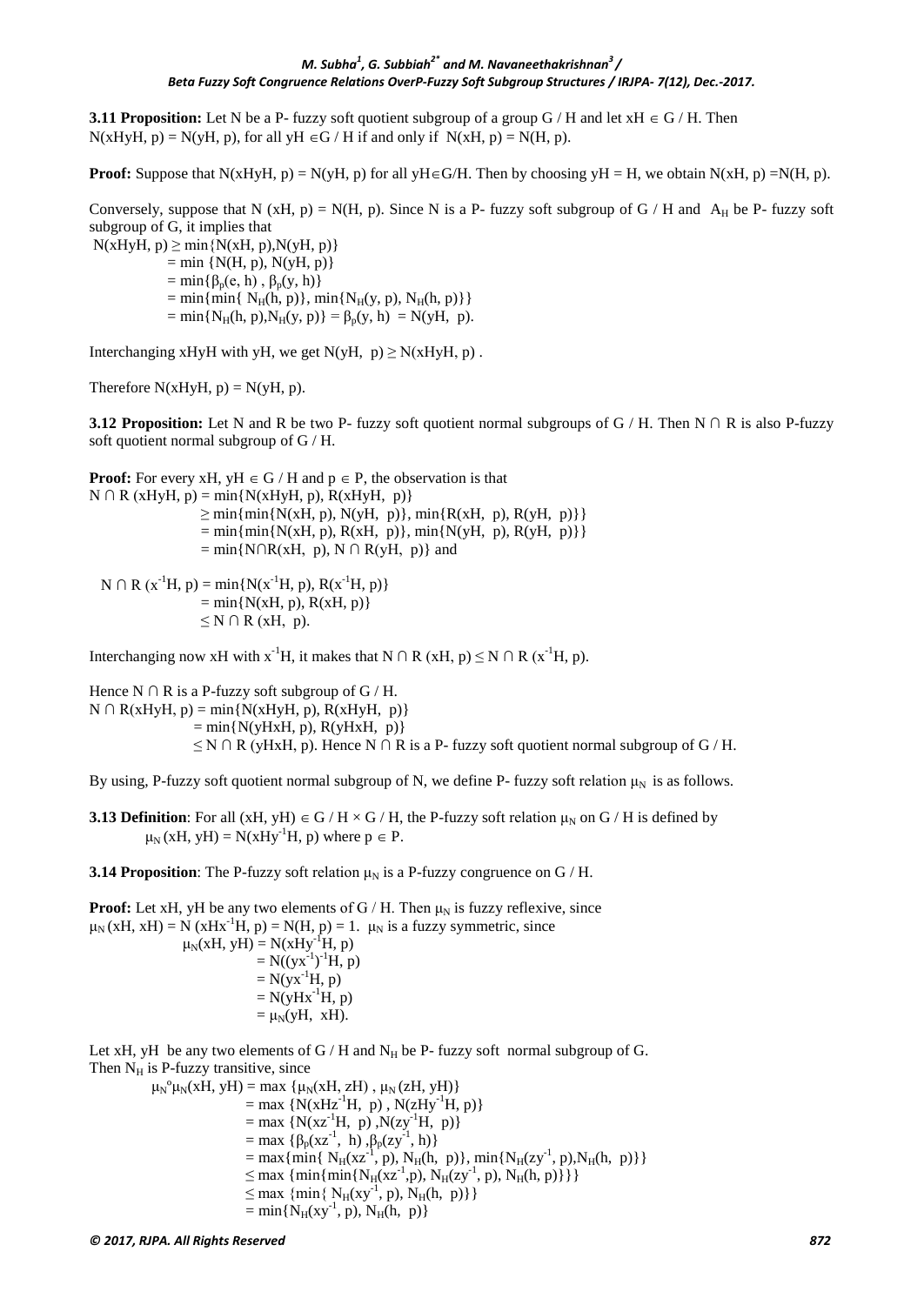$= \beta_{p} (xy^{-1}, h) = N(xHy^{-1}H, p)$  $= \mu_N(xH, yH)$ .  $\mu_N$  is P- fuzzy compatible, since  $min\{\mu_N(xH, yH), \mu_N(zH, wH)\} = min\{N(xHy^{-1}H, p), N(zHw^{-1}H, p)\}$  $=$  min{N(xy<sup>-1</sup>H, p),N(zw<sup>-1</sup>H, p)}  $= min{\beta_{p}(xy^{-1}, h)}, \beta_{p}(zw^{-1}, h)$  $= \min\{\min\{N_H(xy^{-1}, p), N_H(h, p)\}, \min\{N_H(zw^{-1}, p), N_H(h, p)\}\}\$  $= \min\{N_H(xy^{-1}, p), N_H(zw^{-1}, p)\}$  $= \min\{N_H(y^{-1}x, p), N_H(zw^{-1}, p)\}.$ 

Since  $N_H$  is P- fuzzy soft normal subgroup of G

 $\leq N_H (y^{-1} xzw^{-1}, p) = N_H (xzw^{-1}y^{-1}, p).$ 

Since  $N_H$  is P- fuzzy normal subgroup of G

 $=$  min{ N<sub>H</sub>(xz(yw)<sup>-1</sup>, p), N<sub>H</sub>(h, p)}  $= \beta_p (xz(yw)^{-1}, h)$  $=\dot{N}(xzH(yw)^{-1}H, p)$  $= \mu_N$  (xzH, ywH),

So it is P- fuzzy congruence on G / H. This completes the proof.

#### **CONCLUSION**

W.M**.**Wu [26] and A.Rosenfeld [21] introduced the concept of fuzzy soft normal subgroup and fuzzy groups. We investigate the concept of special fuzzy soft relations of P- fuzzy soft group and derive some simple consequences.

#### **REFERENCES**

- 1. Antony, J.M and Sherwood, H., Fuzzy groups redefined, J. Math. Anal. Appl. 69, 124-130, 1979.
- 
- 2. Atagun AO, Sezgin A, Soft substructures of near ring modules (submitted)<br>3. Atagun AO, Soft sub near rings, soft ideals and soft N-subgroups of near r 3. Atagun AO, Soft sub near rings, soft ideals and soft N-subgroups of near rings (submitted)
- 4. Ashhan Sezgin, Akm Osman Atagun, Naim Cagman, "Union soft substructure of near rings and N-groups" Neural Compt & Applic (2012), 21(supppl): S133-S143.
- 5. U. Acar, F. Koyuncu and B. Tanay, Soft sets and soft rings, Computers and Mathematics with Applications, 59 (2010) 3458-3463.
- 6. H. Aktas and N. Cagman, Soft sets and soft group, Information Science 177 (2007), pp. 2726–2735.
- 7. D. Chen, E.C.C. Tsang, D.S. Yeung and X. Wang, The parameterization reduction of soft set and its applications, Computers & Mathematics with Applications 49 (2005), pp. 757–763.
- 8. L. Filep and I. Maurer, Fuzzy congruence's and compatible fuzzy partitions, Fuzzy sets and systems 29(1989), 357-361.
- 9. F.Feng,Y.B.Jun and X.Z.Zhao, Soft semi-rings, Computers Math. Appl.56 (2008), 2621-2628.
- 10. Kuroki, N., Fuzzy congruencies and fuzzy normal subgroups, Inform. Sci. 60, 247 259 (1992).
- 11. N.Kuroki, Fuzzy congruence and Fuzzy normal subgroups, Inform.Sci, 60 (1992), 247-361.
- 12. I. J. Kumar, P. K. Saxena and Pratibha Yadava, Fuzzy normal subgroups and fuzzy quotients, Fuzzy Sets and Systems, 46 (1992), 121-132.
- 13. G.J. Klir and B. Yuan, Fuzzy sets and fuzzy logic, Theory and Applications, Prentice-Hall Inc, New Jersey (1995)
- 14. D. Molodtsov, Soft set theory–First results, Computers & Mathematics with Applications 37 (4/5) (1999), pp. 19–31.
- 15. P.K. Maji and A.R. Roy, An application of Soft set in decision making problem, Computers & Mathematics with Applications 44 (2002), pp. 1077–1083.
- 16. P.K. Maji, R. Biswas and A.R. Roy, Soft set theory, Computers & Mathematics with Applications 45 (2003), pp. 555–562.
- 17. P.K. Maji, R. Biswas and A.R. Roy, Fuzzy soft sets, Journal of Fuzzy Mathematics 9 (3) (2001), pp. 589–602.
- 18. Naim cagman, Sezgin A,Atagun AO, α-inclusions and their applications to group theory (submitted).
- 19. N.P. Mukherjee and P. Battacharya, Fuzzy groups, some group theoretic analogs, Inform.sci 39 (1986),  $247 - 268.$
- 20. D. S. Malik and J. Mordesen, A note on fuzzy relations and fuzzy groups, Inform.Sci.56 (1991), 193-198.
- 21. A.Rosenfeld, Fuzzy groups, J. Math. Anal. Appl. 35 (1971), 512-517.
- 22. S. Tamura, S. Higuchi and K. Tanaka, Pattern classification based on fuzzy relations, IEEE Trans. System Man Cybernet, SMC 1(1971), 61-66.
- 23. R. T. Yeh and S. Y. Bang, Fuzzy relations, Fuzzy graphs and their Applications, Academic press New York, 1975.